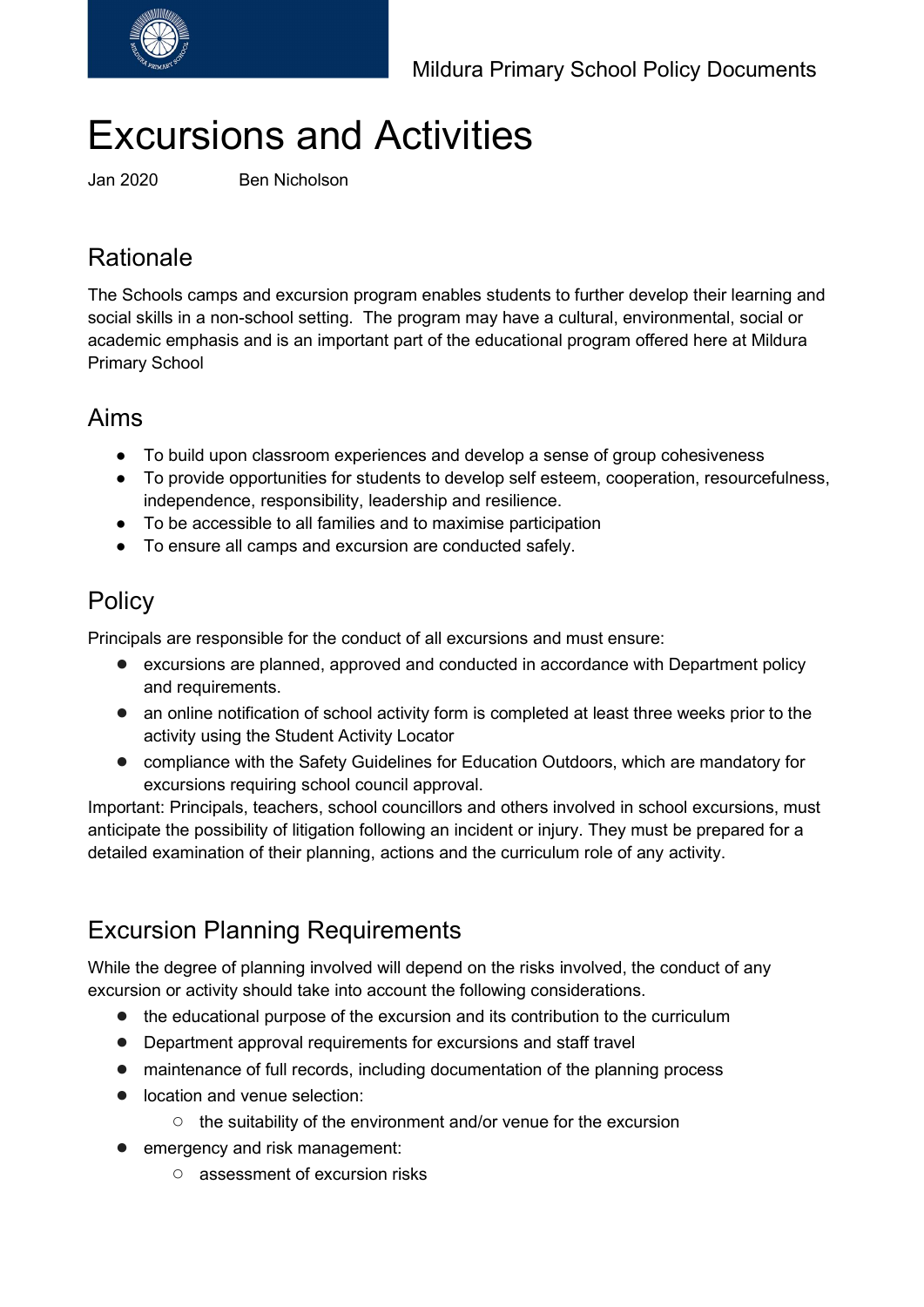

- procedures in the event of an emergency
- arrangements are in place if the excursion needs to be cancelled, recalled, or altered (for example, due to forecast severe weather conditions, changes to DFAT travel advice, or students returning early due to illness/serious misbehaviour)
- completion of an online notification of school activity form three weeks prior to the activity using the Student Activity Locator - see Department resources below
- first aid requirements
- minimising disruptions or costs to parents in the event of cancellations or alterations:
	- principals should inform parents that any costs associated with the student returning from an excursion early due to illness or serious misbehaviour are the responsibility of the parent:
	- ensure parents are advised of the possibility of cancellations or alterations and of any cancellation fees imposed on the parents by third parties
	- with respect to arrangements between the school and third parties, principals should:
		- carefully negotiate terms and conditions with third parties (e.g. travel agents, travel insurance companies, camp providers, specialist instructors, expedition providers) prior to accepting arrangements
		- ensure the terms of any travel insurance offered to the school by the third party are satisfactory
- staffing and supervision:
	- there are sufficient staff to provide appropriate and effective supervision
	- $\circ$  the experience, qualifications and skills of each staff member (including volunteers, instructors, etc) will allow them to provide effective supervision in general and for planned activities (as applicable)
	- there are appropriate levels of supervision in view of the activities undertaken and students involved.
- informed consent from parents or carers
- adequate student and staff medical information
- student preparation and behaviour
- requirements for any adventure activities (these involve greater than normal risk there are additional considerations associated with these activities
- transportation requirements, noting that:
	- public transport should be used if practicable, where transport authorities should be consulted as to appropriate travel times and at least a fortnight's notice of travel provided
	- excursions that run late, failing to meet times agreed to with private bus operators, are likely to incur significant costs
- communication requirement
- that staff and students have appropriate clothing and personal equipment
- that group or technical equipment is in good condition and suitable for the activities undertaken
- that continuous instruction is provided for students remaining at the school during the absence of staff accompanying the excursion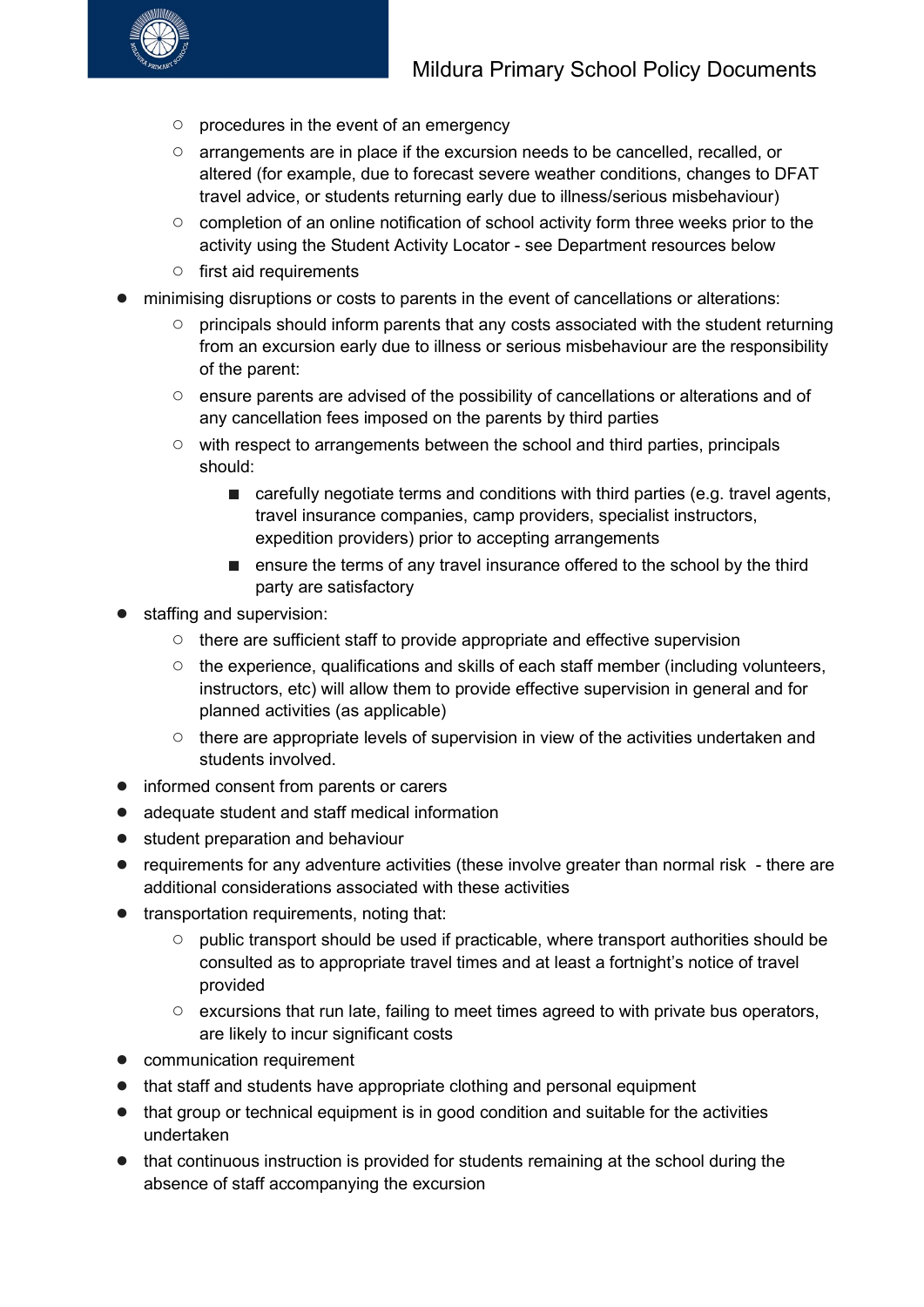

- that the regional director has been informed if an excursion leaves the school unoccupied
- any information which has been provided by specialists in the activities proposed
- requirements for interstate or overseas excursions
- where external providers have been engaged to deliver specific activities or programs for students, or provide other services, the school retains responsibility for its students, as the duty of care of the school staff to students cannot be delegated to a third party
- that the excursion meets the requirements of any school-level policy or procedures.

## Implementation

Year Level camps:

- Grade ⅚ Melbourne/Kyneton every other year
- Grade 4 Adelaide
- Grade 3 Swan Hill
- Grade 2 Sleepover
- Grade 1 activity night
- Prep activity afternoon

Staff Planning the Camp or excursion must:

- Be in line with our camps and excursions policy and have initial approval from school leadership team.
- Access the Camps and excursion documentation on the server and complete the initial planning.
- Events need to be created in COMPASS with all appropriate planning documentation attached in the resources section
- Copy of the SAL needs to be included
- Year level camp planning to be completed during term 1.
- All other camps and excursion need to be submitted for approval at least 2 school council meetings prior to event for approval. School council meets twice each term. Confirm dates with front office.

#### Evaluation and review

This policy will be reviewed bi-annually